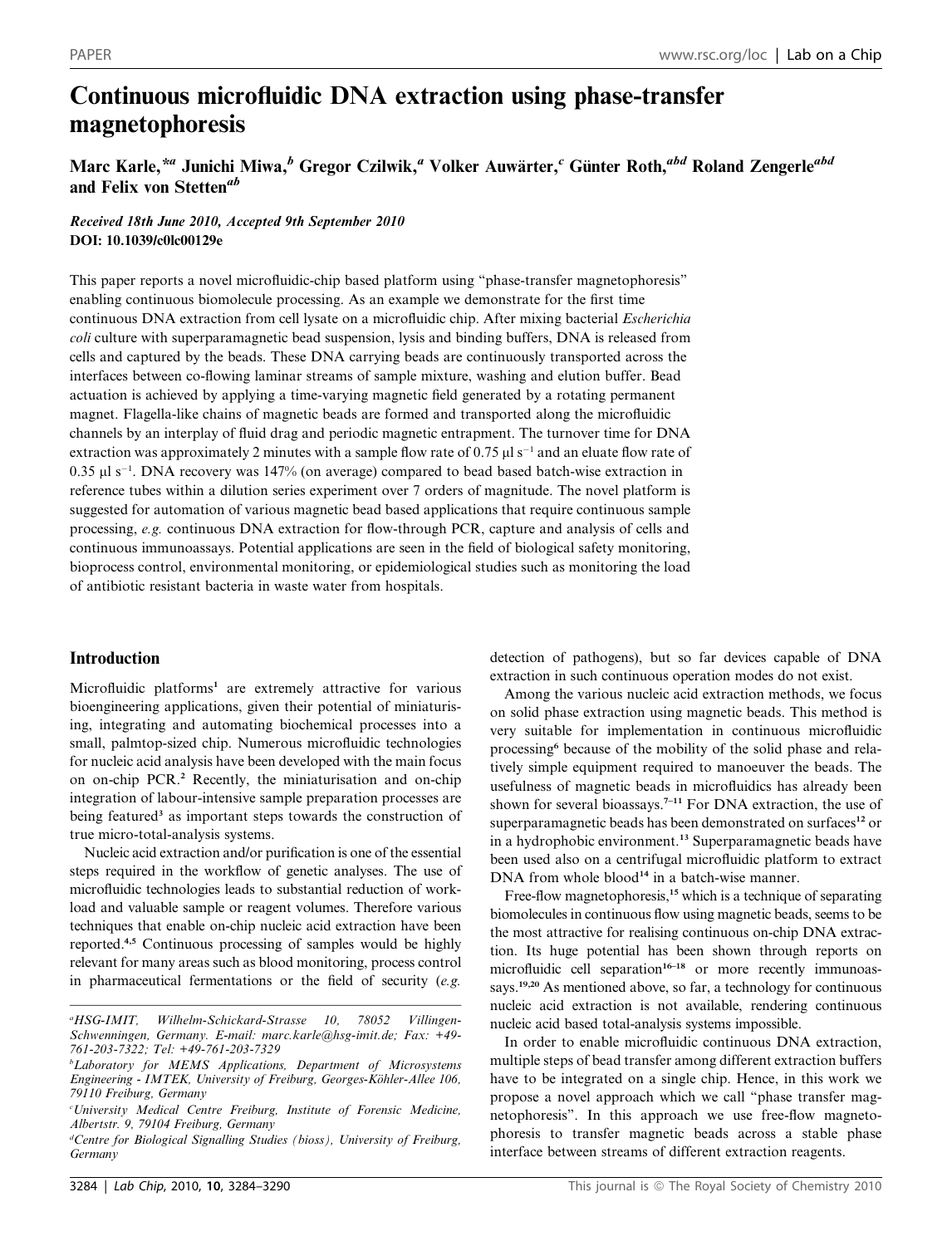

Fig. 1 Schematic view of the microfluidic structure for continuous DNA extraction. The direction of rotation of the central permanent magnet is opposite to the direction of the buffer flow. This platform can also be applied to process other biomolecules if appropriate buffer solutions and magnetic beads are injected into the microchannels.

Using only one rotating permanent magnet we apply a timevarying magnetic field that effectively transfers the superparamagnetic beads among the required buffer solutions in several extraction channels and separation chambers $2<sup>1</sup>$  without immobilizing them to the channel walls. As an example we continuously extracted and purified genomic DNA directly from Escherichia coli (E. coli) lysate.

## System concept and working principle

The continuous extraction of a biomolecule (DNA) from lysed bacterial culture requires three processing steps: binding of the target DNA to superparamagnetic beads, removing of impurities and other undesirable molecules by washing, and elution of the DNA from the beads with elution buffer. On our microfluidic platform these three steps are implemented in a microfluidic structure which is contained in a monolithic and disposable polymer chip.

The required extraction buffers continuously flow through different sections of the chip and DNA-carrying magnetic beads are sequentially transported across the phase interfaces of these different buffer streams. The rotating permanent magnet provides the required magnetic field for bead motion (see Fig. 1). Details of the microfluidic structure and bead actuation are explained in the following two subchapters.

## Chip design

The microfluidic chip comprises four different microfluidic elements: inlets, separation chambers, channel junctions and outlets (see Fig. 2). Superparamagnetic beads (Fig. 3b) serve as a mobile solid phase.

Through the three inlets different buffer solutions required for DNA extraction are continuously injected. Three outlets lead to the waste and one outlet guides the eluate containing the purified DNA to subsequent off-chip real-time analysis. The elution channel can selectively be elongated and hence the elution time prolonged by blocking outlet port 4a and retrieving the eluate from outlet port 4b (Fig. 2).



Fig. 2 Photograph of the chip that was used for the extraction experiments. The microchannels have been milled directly into a polycarbonate substrate (blank DVD). To illustrate the extraction process DI water dyed with ink has been injected into the chip (outlet port 4a is blocked and therefore filled with air). The different colours denote the different buffer solutions used for the extraction process. Red: lysis and binding buffer including the cell sample and the magnetic beads, blue: washing solution and green: elution buffer.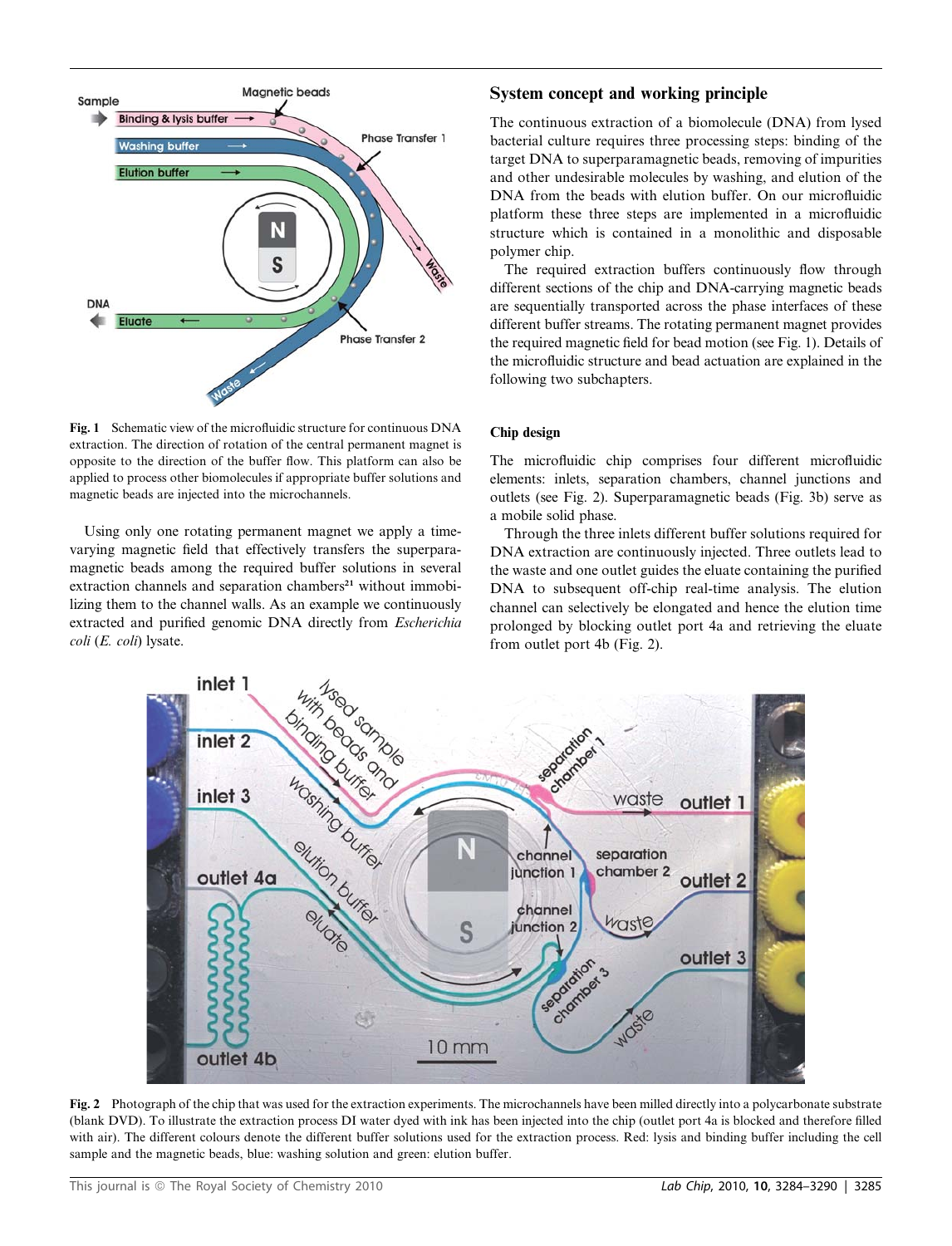

Fig. 3 Illustration of the bead-chain movement. (a) Sequential images of bead chains in a periodically varying magnetic field induced by a rotating permanent magnet ( $f = 0.25$  Hz). The magnetic beads align to form flagella-like chains along the magnetic field lines. As the magnetic field rotates, the chains follow the magnetic field lines rotating in the opposite direction (details see text). (b) Snapshot of separation chamber 3. The chains of magnetic beads are strongly attracted by the magnetic field and flow in the vicinity of the inner sidewall throughout the device. The sample inlet flow velocity is  $11.9 \text{ mm s}^{-1}$  and the average velocity of beads estimated from consecutive images is approximately 0.7 mm s<sup>-1</sup>. Potentially occurring air bubbles are washed away to the waste through the large outlet of the separation chambers.

At a channel junction two streams of different buffers are brought into contact via a laminar-flow interface in order to allow transfer of the magnetic beads from one buffer stream to the other.

In the downstream separation chambers the laminar flow is split into two streams of unequal volume flow rates due to different channel widths of the outlets. Impurities and most of the buffer are continuously washed away to the waste through the larger/wider and outer outlet. The DNA-carrying magnetic beads are transferred to the smaller/narrower and inner outlet. Therefore, the beads are separated from impurities and concentrated in the buffer stream of smaller volume. For effective transfer of the magnetic beads to the smaller/narrower outlet, the flow velocity is reduced by increasing the width of the separation chamber at its entrance.

The channels are arranged in a circular manner around the rotating permanent magnet at the centre. The separation chambers are located as close to each other as possible in order to obtain the shortest transition time from one structure to the next

(see Fig. 2), and thus minimize the transfer time from one buffer to the other. The geometry of the channels between the separation chambers determines the incubation time of the beads in a certain buffer. Hence, processing steps which require longer incubation time can be implemented by simply increasing the channel length.

The rotating permanent magnet is positioned directly underneath the chip, providing sufficient magnetic field for magnetic bead actuation inside the microchannels and the separation chambers. The applied inhomogeneous magnetic field attracts the magnetic beads towards the permanent magnet, resulting in transportation of the beads across the phase interfaces (see Fig. 3b).

#### Magnetic bead actuation

In order to avoid immobilisation of the magnetic beads on the channel wall, the permanent magnet is continuously rotated using a computer-controlled motor. Thus, the magnetic field shows a periodic variation comprising mainly two phases: a strong magnetic field phase and a weak one.

During the strong magnetic field phase the magnetic beads are attracted effectively towards the inner sidewall of both the separation chambers and the microchannels in between. During this phase, the beads are also transferred across the phase interface of adjacent laminar flows. The beads align with the magnetic field lines, forming flagella-like chains.<sup>22</sup> Despite the formation of chains effective buffer exchange at the surface of the beads is still possible.

During the weak magnetic field phase, the bead chains are carried away by the flow, thus preventing the beads sticking on the channel wall as in the case of a static magnetic field.

#### Materials and methods

#### Chip production

The two-dimensional layout of the microfluidic structure was designed with CAD software and converted to G-code compatible to a precision milling machine (Minitech Machinery Corporation, Norcross, Georgia 30092, USA). The microchannels were milled directly into a polycarbonate substrate (blank DVD, Sonopress GmbH, Gütersloh, Germany) using a 300 mm milling head (F126.0030, GIS Gienger Industrie-Service, Zurich, Switzerland), with a standard channel depth of  $210 \mu m$  and width of 300  $\mu m$ . After the milling process the channels were washed with di-water and isopropanol, dried and sealed with adhesive foil (676070, Greiner Bio-One GmbH, Frickenhausen, Germany). No further surface treatment except the washing was necessary, neither directly after milling nor after the sealing process.

#### Fluidic actuation

All of the experiments have been performed using buffer solutions provided in a commercially available DNA extraction kit (ajInnuscreen, Berlin, Germany). The different buffers were injected into the chip using glass syringes (1001 TLL, Hamilton, Bonaduz, Switzerland) together with a precision syringe pump (neMESYS, Cetoni, Korbussen, Germany). For defined flow rate settings the syringe pump has been connected to all inlet ports as well as outlet ports leading to the waste. Only outlet port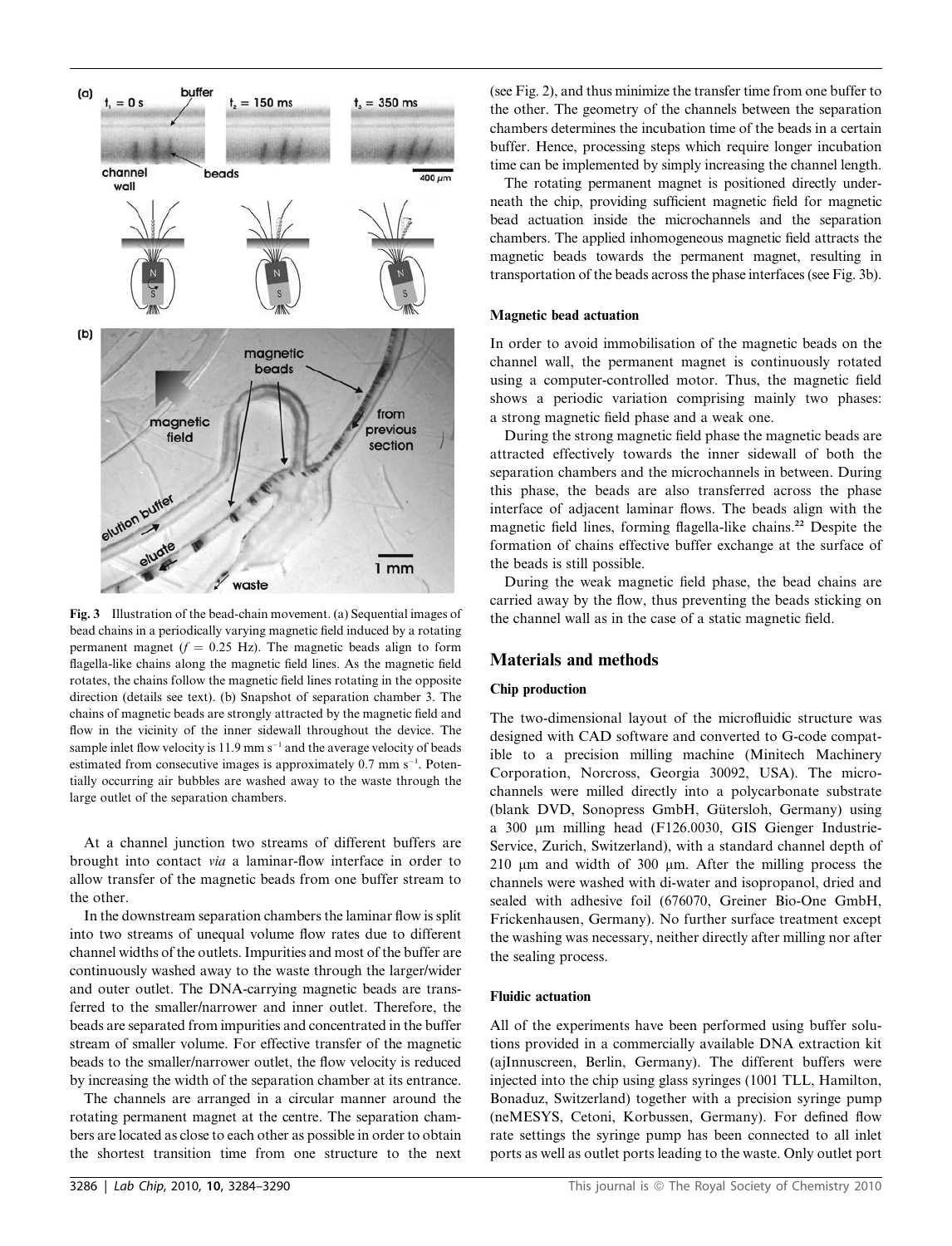Table 1 Flow rate configuration for fluidic actuation of the microfluidic chip

| Chip port         | Flow rate configuration/ $\mu$ l s <sup>-1</sup> |  |  |
|-------------------|--------------------------------------------------|--|--|
| Inlet 1 (sample)  | 0.75                                             |  |  |
| Inlet 2           | 0.75                                             |  |  |
| Inlet 3           | 1.00                                             |  |  |
| Outlet 1          | $-0.30$                                          |  |  |
| Outlet 2          | $-0.75$                                          |  |  |
| Outlet 3          | $-1.10$                                          |  |  |
| Outlet 4 (eluate) | $-0.35$                                          |  |  |

4, from which the DNA eluate is extracted, was not connected to the syringe pump. The eluate was retrieved from one of the two ports of the elution channel (either outlet port 4a was open and outlet port 4b blocked or vice versa). The flow rate configuration used in the extraction experiments is listed in Table 1.

## Rotation of the permanent magnet

The magnetic beads are manipulated and attracted towards the centre of the chip by a NdBFe permanent magnet (Webcraft, Uster, Switzerland) with a magnetic field strength of 158 mT at a position 3 mm away from the magnet tip. The magnet was mounted on a stepper motor (Nanotec, Landsham, Germany), controlled by a TMCM-303 controller (Trinamic, Hamburg, Germany) in combination with an in-house built Visual Basic programme. The rotation speed of the magnet was fixed at 0.25 Hz.

## Optical set-up

For optical observation, a high speed camera (pco.1200s b/w, PCO AG, Kelheim, Germany) together with a  $12 \times$  zoom objective (Optometron, Munich, Germany) was used to acquire images and video clips of bead motion inside the chip.

## DNA extraction

The on-chip DNA extraction was performed directly from a lysate of E. coli (DH5 $\alpha$ Z1).<sup>23</sup> The bacteria were cultured on an agar plate at 37 °C overnight (IPP 500, Memmert, Schwabach, Germany). Then, liquid nutrient medium was inoculated with colonies from the agar plate and incubated on a shaker (POS-300, Grant Instruments Ltd., Shepreth, Great Britain) with 300 rpm at 37 °C overnight. The E. coli suspension was then used for DNA extraction.

The lysis buffer of the DNA extraction kit (ajInnuscreen, Berlin, Germany) was used to lyse the bacteria. To ensure reproducible starting conditions 5 ml of the E. coli suspension were lysed by incubation with 5 ml lysis buffer at 50  $\degree$ C for 60 min. Then the lysate was aliquotted and stored at  $-20$  °C for the extraction experiments. The cell count of  $1.84 \times 10^9$  cfu ml<sup>-1</sup> was determined by directly counting the colonies on agar plates using the drop plate method<sup>24,25</sup> with 30 individual 10  $\mu$ l drops per dilution step.

For the extraction experiments the lysate was diluted in LB broth and lysis buffer to guarantee the same conditions in each degree of dilution. 250  $\mu$ l of the sample were mixed with 20  $\mu$ l of magnetic bead suspension and 250 µl of binding buffer. To

prevent bead agglomeration in the microchannels PEG 8000 (83271, Sigma-Aldrich Chemie GmbH, Munich, Germany) was added to the sample (2% concentration), followed by vortexing of the solution.  $450 \mu$  of this sample were then continuously injected into the microfluidic chip to perform the on-chip extraction. During the injection time of 10 min, the beads hardly sedimented, so shaking or stirring was not necessary.

When collecting the eluate at outlet port 4, the magnetic beads still reside within the liquid. To avoid further off-chip elution the beads were removed from the eluate manually directly at the chip outlet.

As a reference an off-chip extraction was performed in test tubes with both the bead-based extraction kit as well as an extraction kit based on spin columns (QiaQuick, Qiagen, Hilden, Germany) according to the instructions of the kit suppliers. As the on-chip extraction yields an eluate volume of  $210 \mu l$  during a sample collection time of 10 min the same volume of elution buffer has been used in the off-chip experiments to obtain eluates of equal size and to guarantee comparability.

After the on-chip DNA extraction, the ethanol concentration in the eluate was determined using headspace gas chromatography with flame ionisation detection (GC-FID, GC: DANI 86.10 HT, headspace sampler: DANI HSS 86.50).

## DNA detection

Directly after the DNA extraction, real-time PCR was carried out to determine the DNA content of the eluate. PCR primer and TaqMan probe have been designed to detect the Pal gene of the E. coli. The sequences of the primers are:

5'-GGCAATTGCGGCATGTTCTTCC-3' and 5'  $5'$ -TGTTGCATTTGCAGACGAGCCT-3'.

These primers yield a PCR-product with a length of 140 base pairs. The sequence of TaqMan Probe is:  $5^{\prime \text{FAM}}$ -ATGCGAACGGCGGCAACGGCAACATGT-BHQ-1 3'.

The primers and the probe were purchased from Biomers, Germany. Real-time PCR was performed in 10 µl reactions containing 1 µl of template (eluate) on RotorGene 6000 (Corbett Research, Mortlake, Australia) thermocycler according to the following protocol: 95 °C 7 min, (95 °C 15 s and 60 °C 30 s)  $\times$  50.

## Results and discussion

## Magnetic bead motion

Under the influence of the time-varying magnetic field provided by the permanent magnet, the magnetic beads form flagella-like chains and align along the magnetic field lines. During the strong phase of the magnetic field the beads are attracted to the inner sidewalls of the channel and transferred across the phase interface of the laminar flow. During the weak magnetic field phase the beads are released and transported downstream by the buffer flow.

When the magnet rotates the chains follow the changing orientation of the local magnetic field, thus rolling on the sidewall of the channel. The best results for fast sample turnover were achieved for a rotation of the permanent magnet opposite to the direction of the fluid flow. As illustrated in Fig. 3a the magnetic beads move in the opposite direction compared to the rotation of the permanent magnet. Hence, a rotation against the flow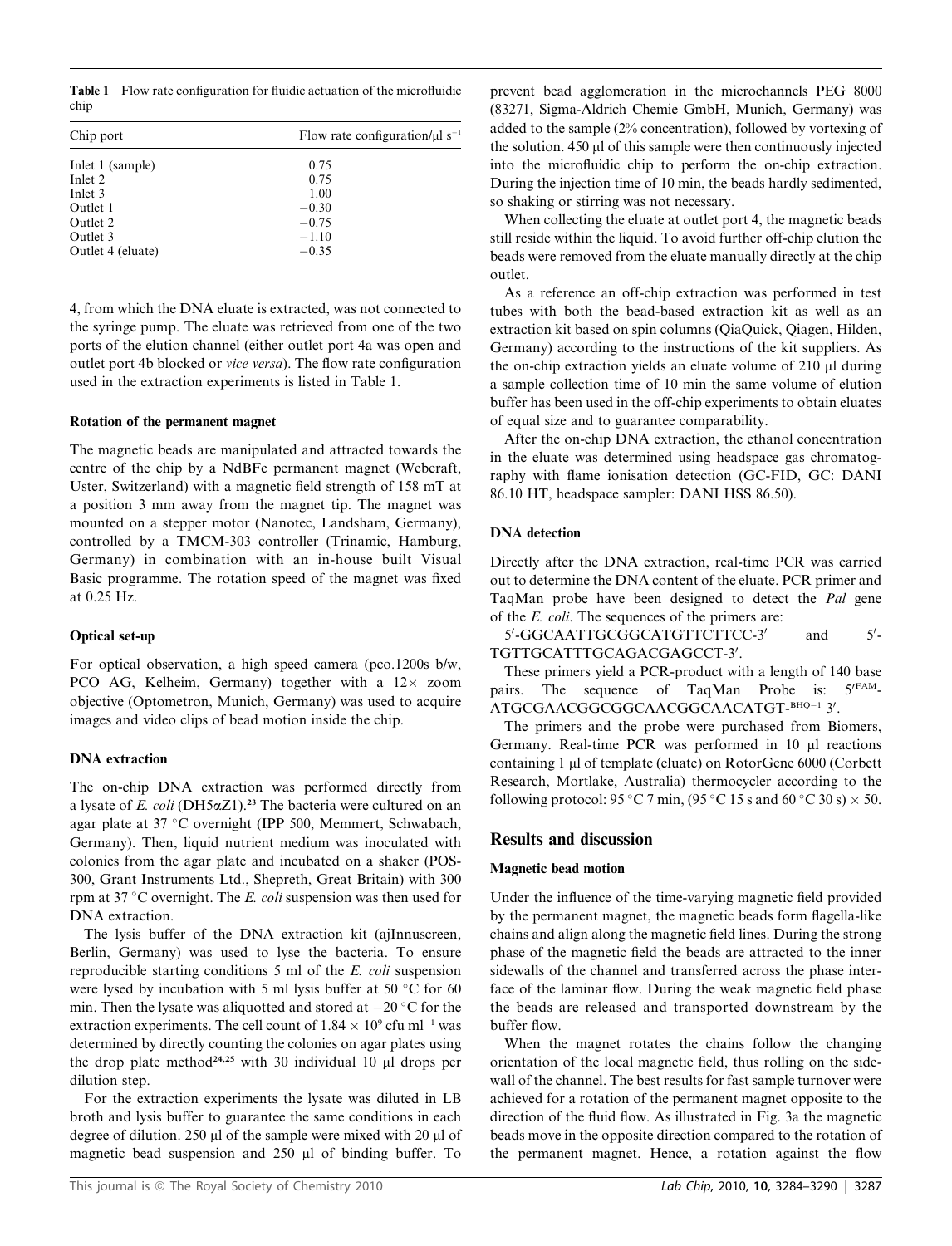direction leads to a net bead transport in the flow direction. On the other hand, when the magnet rotates in the same direction as the flow, the varying magnetic field induces upstream-ward bead motion, resulting in a slower bead transport by the counteracting fluid drag.

An inlet flow velocity of  $11.9 \text{ mm s}^{-1}$  (which corresponds to the flow rate of  $0.75 \text{ }\mu\text{l s}^{-1}$ ) led to an average bead velocity of approximately  $0.7$  mm s<sup>-1</sup>, resulting in a sample turnover time of approximately 2 minutes.

### Effect of elution channel length

To evaluate the effect of the length of the elution channel (and therefore the incubation time of the magnetic beads within the elution buffer) on the amount of DNA, a comparison of the DNA content of eluates collected from outlet ports 4a and 4b has been made. When the eluate was sampled from outlet port 4a, outlet port 4b was blocked and vice versa (Fig. 2).

For this purpose an *E. coli* lysate was prepared and continuously injected into the chip through inlet port 1. After collecting the continuous eluate streams the DNA content within the eluates was determined by qPCR using 1 µl of eluate per reaction.

In 4 extraction experiments (8.73  $\pm$  2.14)  $\times$  10<sup>4</sup> copies  $\mu$ l<sup>-1</sup> have been collected from outlet port 4a, whereas 5 extractions collected from outlet port 4b yielded (1.02  $\pm$  0.38)  $\times$  10<sup>5</sup> copies  $\mu$ l<sup>-1</sup>. This corresponds to an increase in DNA recovery of  $\sim$ 16% when using the longer eluate channel leading to outlet port 4b.

#### DNA extraction from lysate

The E. coli lysate described in the ''Materials and methods'' section was diluted and mixed with magnetic beads and binding buffer, and then continuously injected into the chip through inlet port 1. The eluate was collected at outlet port 4b as the longer elution channel and therefore longer elution time increases the DNA yield by 16% compared to the shorter elution channel connecting outlet port 4a. Again, for quantification by real-time PCR analysis 1 µl of the eluate was used. As a reference the DNA was also extracted batch-wise in test tubes. The results are presented in Fig. 4 as well as Table 2.

All three systems show a linear concentration dependency. But at very high DNA concentrations the magnetic beads saturate and hence deviate from this linearity. At very low DNA concentrations (single molecule level) the deviations grow as one copy of DNA more or less has a huge impact on the result.

Nevertheless, the continuous on-chip DNA extraction outperforms the batch-wise bead-based test tube extraction at all dilution factors with relative extraction efficiencies of on average  $147 + 28\%$ 

When compared to the spin column extraction the continuous on-chip DNA extraction achieves an extraction efficiency of approximately 71  $\pm$  13%.

The chromatographic determination of the amount of residual ethanol in 17 eluates from on-chip extractions yielded a concentration of  $0.22 \pm 0.10\%$  (v/v), meaning a final concentration of



Fig. 4 DNA extraction yield. The amount of DNA extracted was determined by real-time PCR. Shown in the graph is the continuous on-chip extraction as well as the batch-wise reference extractions in spin columns and with magnetic beads. Every data point represents three extraction experiments, which have been analyzed by three real-time PCR reactions each. The standard deviations of the PCR results are depicted as error bars for the amount of extracted DNA. For the starting concentration an error of 30% is assumed. Furthermore, one colony forming unit (cfu) can contain more than a single cell, hence the number of gene copies per cfu can be larger than 1.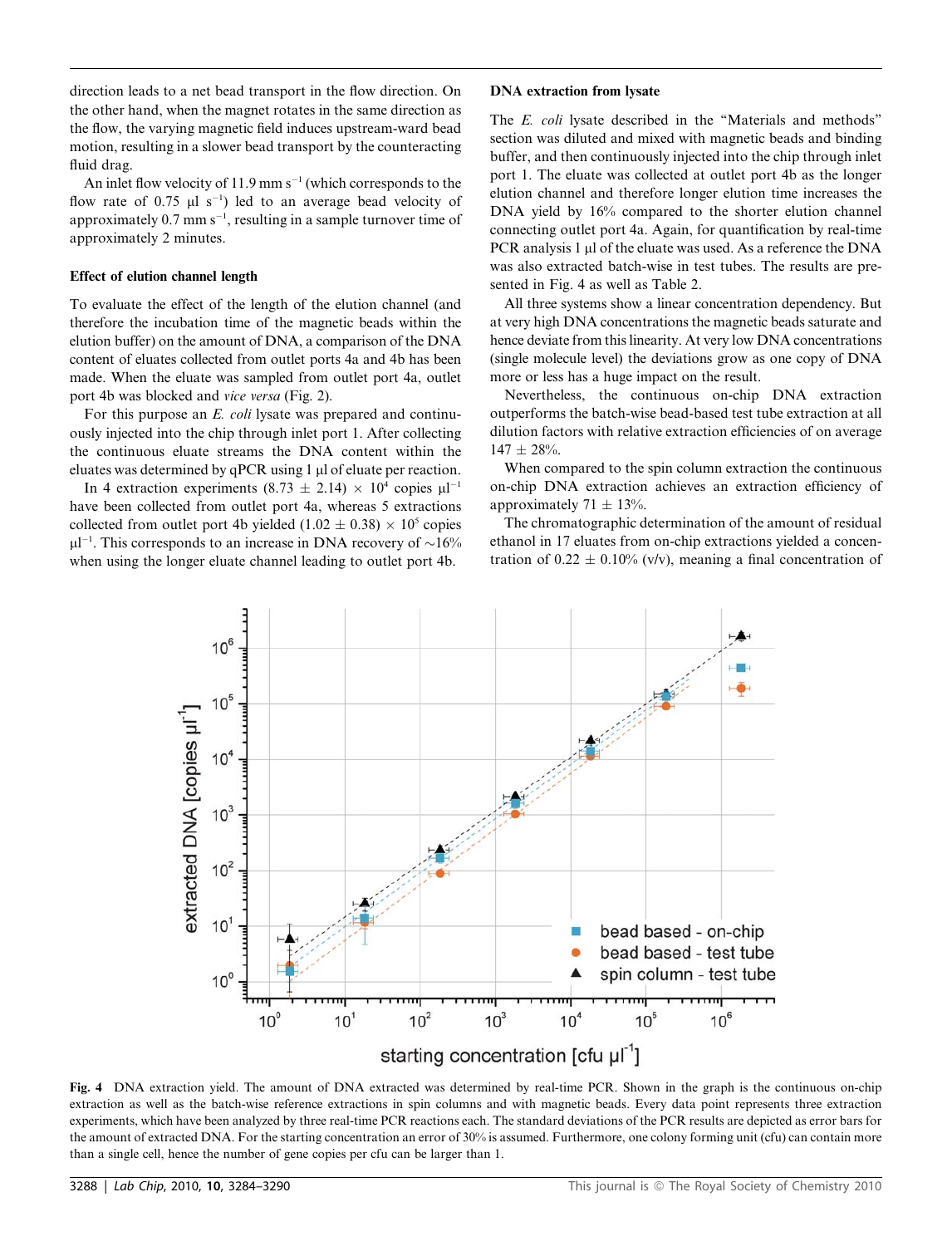Table 2 DNA extraction results. The efficiency ratios have been determined from the mean values of the extraction yields. For calculation of the mean efficiency, the data in brackets have been omitted, as they represent saturation at high concentrations and enormous standard deviations at the single molecule level. As each eluate had a volume of 210  $\mu$  the total amount of copies extracted corresponds to the specified concentration multiplied by 210

| Starting<br>concentration/cfu $\mu$ l <sup>-1</sup> | On-chip bead<br>based/copies $\mu$ <sup>-1</sup> | Off-chip bead<br>based/copies $\mu$ l <sup>-1</sup> | Off-chip spin<br>column/copies $\mu$ l <sup>-1</sup> | Ratio on-chip/off-chip<br>both bead based $(\% )$ | Ratio on-chip/off-chip<br>(spin column) $(\%)$ |
|-----------------------------------------------------|--------------------------------------------------|-----------------------------------------------------|------------------------------------------------------|---------------------------------------------------|------------------------------------------------|
| $(1.84 \pm 0.55) \times 10^{6}$                     | $(4.41 \pm 0.38) \times 10^5$                    | $(1.90 \pm 0.52) \times 10^5$                       | $(1.63 \pm 0.27) \times 10^6$                        | $(232)^{a}$                                       | $(27.0)^{a}$                                   |
| $(1.84 \pm 0.55) \times 10^5$                       | $(1.34 \pm 0.33) \times 10^5$                    | $(9.06 \pm 1.23) \times 10^{4}$                     | $(1.50 \pm 0.28) \times 10^5$                        | 148                                               | 89.5                                           |
| $(1.84 \pm 0.55) \times 10^4$                       | $(1.39 \pm 0.37) \times 10^4$                    | $(1.14 \pm 0.09) \times 10^4$                       | $(2.17 \pm 0.26) \times 10^4$                        | 122                                               | 64.1                                           |
| $(1.84 \pm 0.55) \times 10^3$                       | $(1.63 \pm 0.30) \times 10^3$                    | $(1.05 \pm 0.03) \times 10^3$                       | $(2.12 \pm 0.20) \times 10^3$                        | 155                                               | 76.9                                           |
| $(1.84 \pm 0.55) \times 10^{2}$                     | $(1.68 \pm 0.32) \times 10^{2}$                  | $(8.88 \pm 1.28) \times 10^{1}$                     | $(2.36 \pm 0.41) \times 10^{2}$                      | 189                                               | 71.1                                           |
| $(1.84 \pm 0.55) \times 10^{1}$                     | $(1.40 \pm 0.93) \times 10^{1}$                  | $(1.17 \pm 0.27) \times 10^{1}$                     | $(2.55 \pm 0.65) \times 10^{1}$                      | 120                                               | 54.7                                           |
| $(1.84 \pm 0.55) \times 10^{6}$                     | $(1.54 \pm 2.17) \times 10^{6}$                  | $(1.96 \pm 1.70) \times 10^{6}$                     | $(5.80 \pm 5.14) \times 10^{0}$                      | $(78.6)^{a}$                                      | $(26.6)^{a}$                                   |
| Mean value                                          |                                                  |                                                     |                                                      | $147 \pm 28.2$                                    | $71.3 \pm 13.1$                                |

 $a<sup>a</sup>$  Not included in mean value.



Fig. 5 Continuous long-term on-chip DNA extraction. Lysate with binding buffer and magnetic beads was stored in a syringe. The sample was continuously injected into the microfluidic chip. Starting point  $(t =$ 0 min) of the measurement was set when the first beads left the chip. The error bars indicate the standard deviation of three real-time PCR analyses. Although the sample in the syringe was mixed every 30 min to avoid sedimentation of the magnetic beads, minimal sedimentation led to a higher bead concentration in the end and therefore a higher DNA concentration in the eluate.

0.02% in the PCR reaction, which is two orders of magnitude below the PCR inhibiting threshold of 2.5% (Rossen et al.<sup>26</sup> and own data, not shown).

A large sample (5 ml) containing lysate, binding buffer and magnetic beads was prepared to examine the long-term DNA extraction behaviour. The sample was stored in a 5 ml syringe and continuously injected into the chip over a time of 110 min. To avoid or reduce the sedimentation of the magnetic beads the sample was mixed thoroughly every 30 min. Every 10 min a 10 µl sample of the eluate was taken directly from outlet port 4b. The DNA content of the eluate samples was determined by real-time PCR (see Fig. 5).

When the first beads leave the chip the first eluate sample is taken. This indicates the starting point of the measurement  $(t =$ 0 min). As the beads have just arrived at the outlet port, the bead concentration in the first sample is slightly smaller. Hence, also the DNA content in the first eluate is slightly smaller.

During the course of the experiment the purified amount of DNA remains constant within the error bars. At the end of the experiment slow sedimentation of beads in the feed-syringe takes effect and the bead concentration rises. Accordingly, the DNA content in the eluate increases as well.

Thus the deviation from a constant DNA yield over time results from starting and stopping the experimental procedure. In continuous operation a stable DNA yield per time is obtainable.

In any extraction procedure an enrichment of the target molecule concentration is highly desired. Here, the flow rates in the sample (0.75  $\mu$ l s<sup>-1</sup>) and elution channels (0.35  $\mu$ l s<sup>-1</sup>) differ only by a factor of  $\sim$ 2. Therefore, by increasing the ratio a greater concentration could be attained. As some of the injected elution buffer is discarded to the waste through outlet port 3 it forms a diffusion barrier for PCR inhibitors (mainly ethanol) towards the elution channel. Since reducing the eluate flow rate would downsize the diffusion barrier the purity of the eluate would decrease. Hence, increasing the sample flow rate is favourable over reducing the eluate flow rate. This would also offer the possibility to process larger samples in shorter time.

In summary, the continuous DNA extraction on the novel phase-transfer magnetophoresis platform has an extraction efficiency of on average 147% in continuous flow compared to the same extraction system performed batch-wise in a test tube. Residual ethanol concentrations in the eluate are well below the PCR inhibiting threshold.

## Conclusions and outlook

In this paper, we introduce a novel platform for continuous DNA extraction and purification based on phase-transfer magnetophoresis using superparamagnetic beads. Utilising a single rotating permanent magnet we apply a very simple and robust method to actuate the beads inside the microfluidic channels.

Based on the novel platform, we demonstrate for the first time a continuous on-chip DNA extraction technique. This technology could complement continuous flow-through PCR which has already been investigated by several groups.27–34 The combination of both technologies will enable the implementation of fully integrated systems for continuous nucleic acid based monitoring.

Using appropriate buffer solutions and bead coatings the proposed platform can be used for the continuous automation of